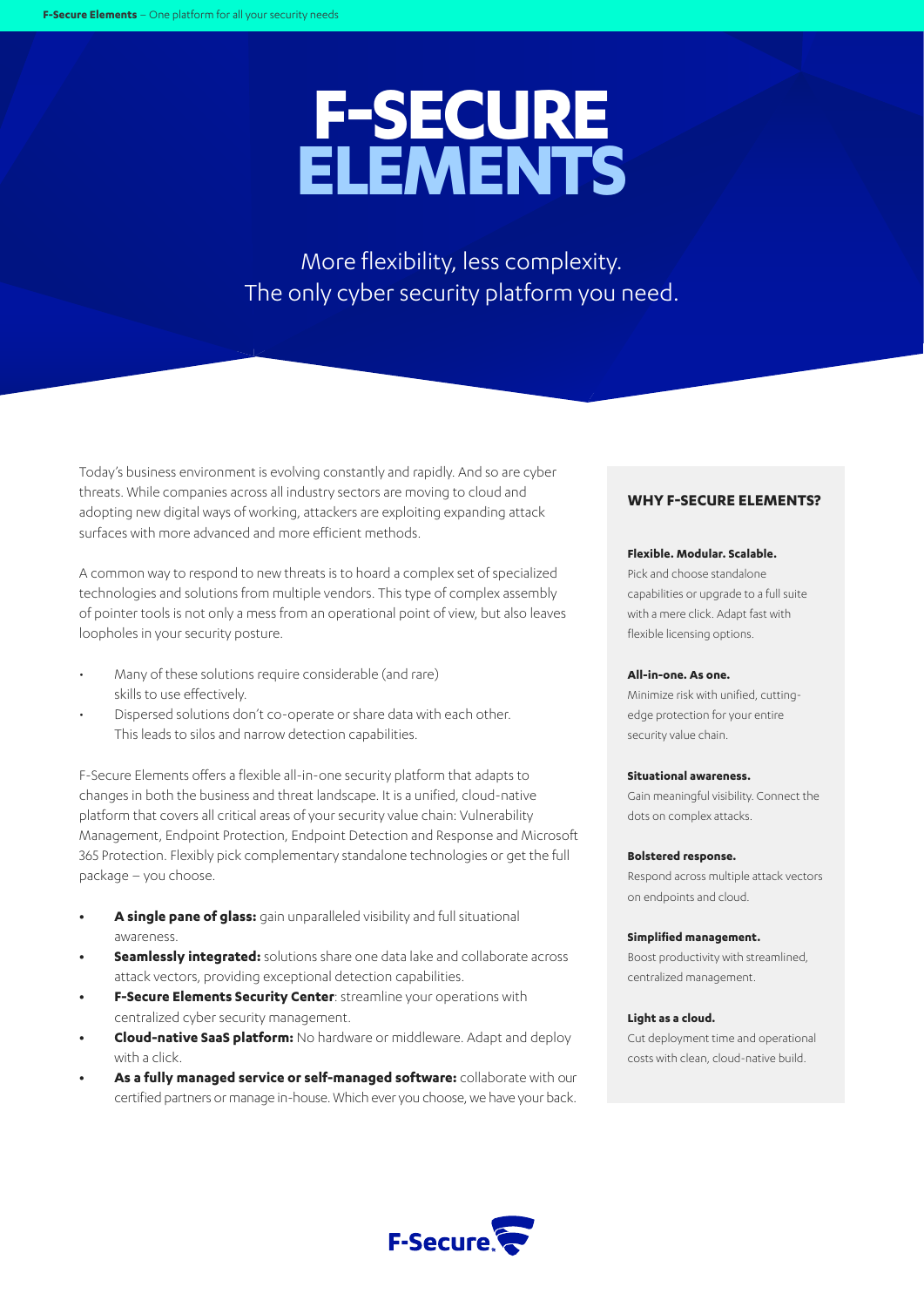

F-Secure Elements is the all-in-one platform where everything works seamlessly together:

- $\odot$ Automated patch management protects against vulnerability exploits.
- $\circledcirc$  Instant and sharp detections with guided and automated response actions, accompanied by 24/7 on-demand support from elite threat hunters.
- $\curvearrowright$ Proactive prevention against modern malware and ransomware.
- Contain attacks fast with guided  $\circlearrowright$ and automated response actions, accompanied by 24/7 on-demand support from elite threat hunters.
- Visibility of your full attack  $\circlearrowright$ surface and its critical vectors
- $\odot$ Advanced cloud security for your Microsoft 365 environment.
- $\circlearrowright$ Backed-up by real-time threat intelligence and analysis to identify new and emerging threats within minutes of inception.

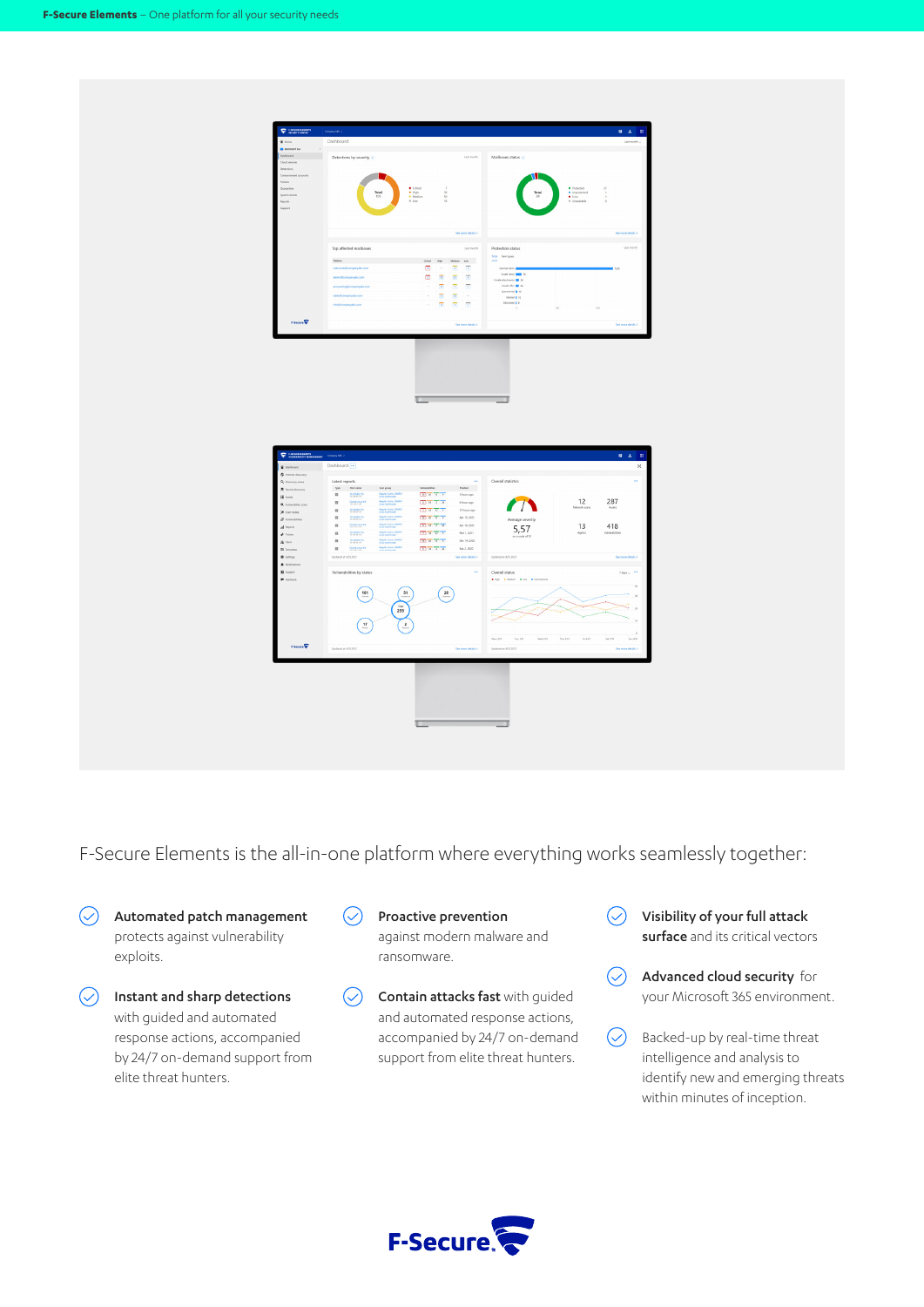# F-SECURE ELEMENTS ENDPOINT PROTECTION

### Trailblazing protection against modern malware and ransomware.

Hackers scan connected devices for unpatched vulnerabilities constantly and won't hesitate when the opportunity arises. Most cyber threats can be prevented with an effective endpoint protection solution and relentless vulnerability patching.

F-Secure Elements Endpoint Protection provides you autonomous awardwinning protection to stop modern threats from ransomware and never-beforeseen malware to Zero Day vulnerability exploits. Get comprehensive security coverage for mobiles, desktops, laptops, and servers. Superior accuracy means less business disruption and IT work needed to recover. Filtered alerts and high levels of automation ensure maximum efficiency. Save your resources for the work that matters.

- Autonomous protection around the clock means little manual work or expertise needed.
- Fight back against unseen threats and exploits with heuristic and behavioral analysis, advanced machine learning, and real-time threat intelligence.
- **Deploy security patches as they are released** with fully automated patch management.
- **Block execution of applications and scripts** according to rules created by our penetration testers, or as defined by your administrator.
- Prevent users falling for online threats including accessing malicious websites.
- Detect ransomware and prevent destruction and tampering of data with DeepGuard and DataGuard technologies.
- Prevent threats from entering or data leaking from your system via hardware devices.
- Prevent roque applications from accessing files and system resources without permission.

## F-SECURE ELEMENTS ENDPOINT DETECTION RESPONSE

### Outspeed the attackers. Stay resilient against advanced attacks.

No one is immune to cyber threats, and there's no such thing as perfect prevention. Today's most sophisticated attacks can bypass even the strongest preventive controls. And they can be easy to miss, enabling attackers to take their time when causing havoc and abusing your data.

F-Secure Elements Endpoint Detection and Responses arms you against advanced and targeted cyber attacks with industry-leading detection capabilities. Stay resilient and take back control swiftly with actionable insights and straightforward guidance.





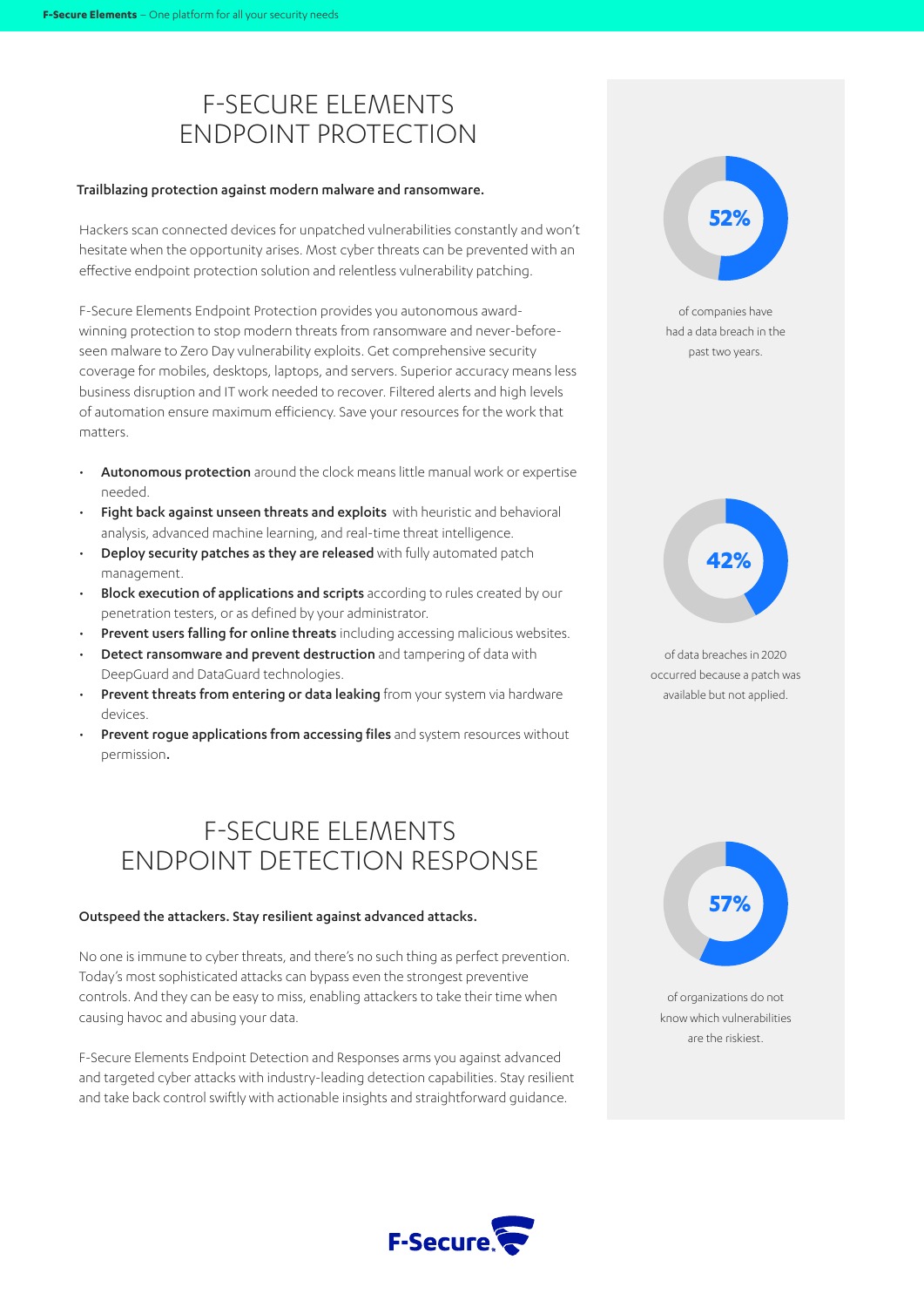- Gain real-time visibility into what's happening on your endpoints. Telemetry across Windows, macOS and Linux.
- **Detect threats fast and accurately** with Broad Context Detection. Spot all suspicious behavior, even if it seems harmless. No alert fatigue.
- Hunt threats efficiently with event search and
- filtering.
- Understand correlating event chains with simplified visualizations.
- React to threats instantly with automated response actions including risk-based host isolation.
- Contain attacks with clear actionable guidance and an option to elevate challenging cases to our elite threat hunters 24/7.
- Meet the regulatory requirements of PCI, HIPAA, and GDPR that require breaches to be reported within 72 hours.



### Layered protection to detect and stop advanced threats and phishing attacks.

It's the golden age of data. Business emails contain loads of sensitive and confidential information. Cloud storages like Microsoft SharePoint are treasuries for company intellectual property. Business email accounts are often linked to multiple business critical applications. User credentials ending up in attackers' hands opens doors for impersonation and access to company systems.

Microsoft Office 365 is the most popular email service globally. Its popularity is compelling attackers to design their methods to slip through Microsoft's standard security controls. Basic email security by Microsoft doesn't provide adequate defense against advanced attacks or sophisticated phishing attempts.

F-Secure Elements for Microsoft 365 fortifies Microsoft's native security capabilities against increasingly sophisticated phishing attacks and malicious content across email, calendar, tasks and SharePoint. Advanced detection capabilities include inbox anomaly and email account compromise detection. The cloud-native solution is designed for Microsoft Office 365 and is a seamless extension of your Elements endpoint security solutions.

- Cost-efficiently ensure business continuity with a multilayer approach.
- Continuous protection regardless of end-user's access device. No interruptions or email gateway outages.
- Simplify workflows with unified security management across endpoints and the cloud.
- Deploy without hassle with seamless cloud-to-cloud integration. No need for middleware or extensive configuration.
- **Block malicious content** including malware, ransomware and phishing attempts.
- Detect even the most sophisticated malware by running and analyzing suspicious files in an isolated sandboxing environment.
- Detect if your company accounts have been breached with comprehensive information about how, what, when and how severely.
- Trust your inbox. Detect behavioral anomalies such as malicious forwarding rules.
- Accelerate efficiency with automated scans.

### **PLATFORM HIGHLIGHTS:**



Protect your endpoints and cloud services



Stop malware and ransomware

ミンコ

Discover and patch vulnerabilities



Detect and hunt threats



Stop phishing and advanced threats on Microsoft Office 365



Detect breached company accounts



Respond to attacks fast with automation, guidance and 24/7 support